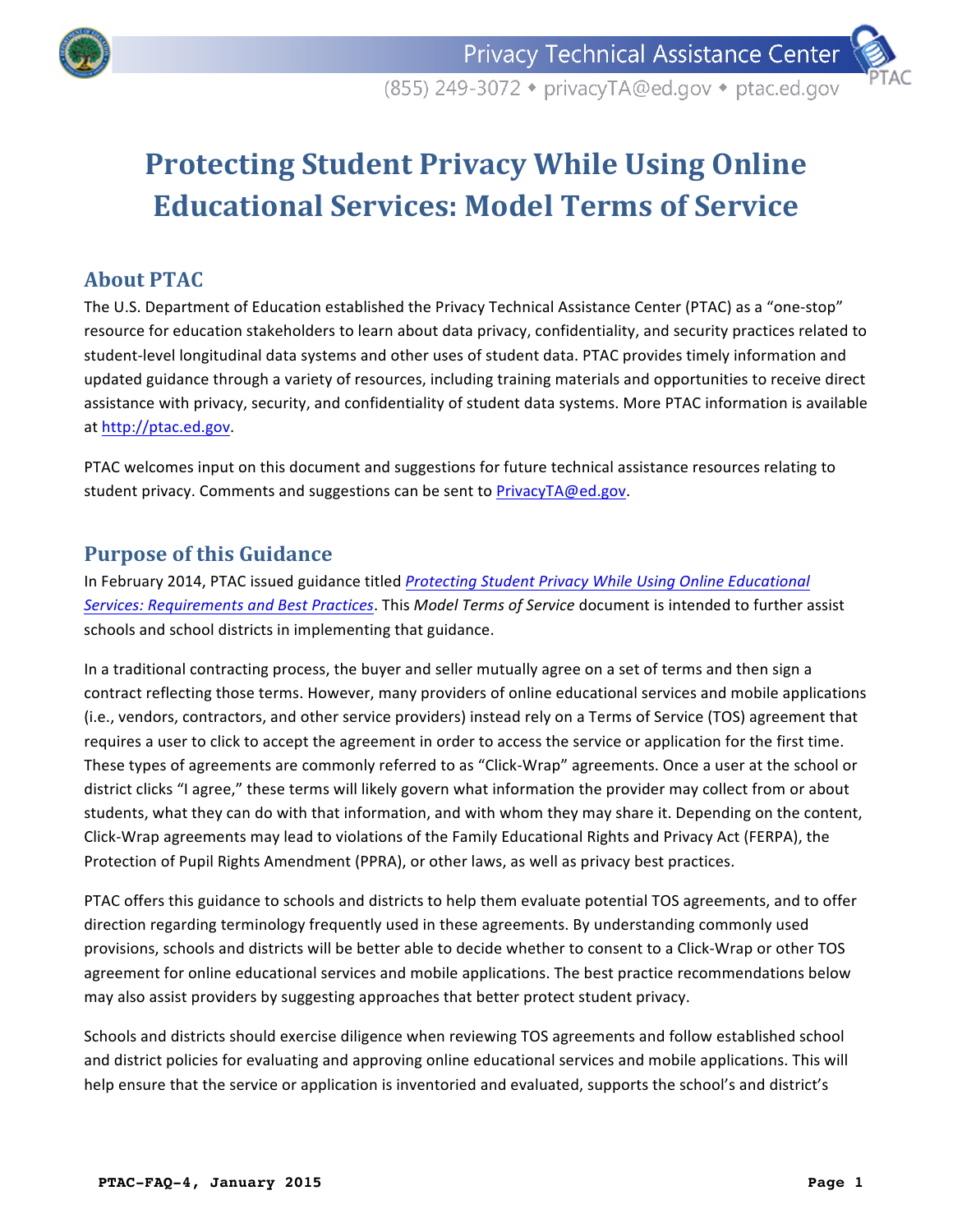

broader mission and goals, and that the TOS is legally appropriate and compatible with the school's and district's policies and procedures.

# **Terms of Service and Privacy**

When negotiating a contract or evaluating a provider's TOS agreement, remember your school's or district's obligations regarding student privacy. Make sure the agreement explicitly describes how the provider may use and share student data.

The table below summarizes PTAC recommendations regarding key TOS provisions. The "GOOD!" column contains our best practice recommendations for TOS privacy provisions. If you see this language in your TOS, it is a positive indication that the provider is making a good faith effort to respect privacy. The "WARNING!" column contains provisions that represent poor privacy policy and may violate FERPA or other statutes. Given that few TOS agreements will be worded exactly like the "GOOD!" or the "WARNING!" column, the final "Explanation" column provides context to help you interpret the rationale behind the provisions.

## Privacy-Related Terms of Service Provisions

|              | <b>Provision</b>        | <b>GOOD!</b> This is a<br><b>Best Practice</b>                                                                                                                                                   | <b>WARNING! Provisions</b><br><b>That Cannot or Should</b><br><b>Not Be Included in TOS</b>                                                                                        | <b>Explanation</b>                                                                                                                                                                                                                                                                                                                                                        |
|--------------|-------------------------|--------------------------------------------------------------------------------------------------------------------------------------------------------------------------------------------------|------------------------------------------------------------------------------------------------------------------------------------------------------------------------------------|---------------------------------------------------------------------------------------------------------------------------------------------------------------------------------------------------------------------------------------------------------------------------------------------------------------------------------------------------------------------------|
| $\mathbf{1}$ | Definition of<br>"Data" | "Data include all Personally<br>Identifiable Information (PII)<br>and other non-public<br>information. Data include, but<br>are not limited to, student<br>data, metadata, and user<br>content." | Beware of provisions that<br>limit the definition of<br>protected data:<br>"Data only include user<br>information knowingly<br>provided in the course of<br>using (this service)." | The definition of data<br>should include a broad<br>range of information to<br>which providers may have<br>access in order to ensure as<br>much information as<br>possible is protected in the<br>agreement. Beware of<br>provisions that narrowly<br>define the "Data," "Student<br>Information," or "Personally<br>Identifiable Information"<br>that will be protected. |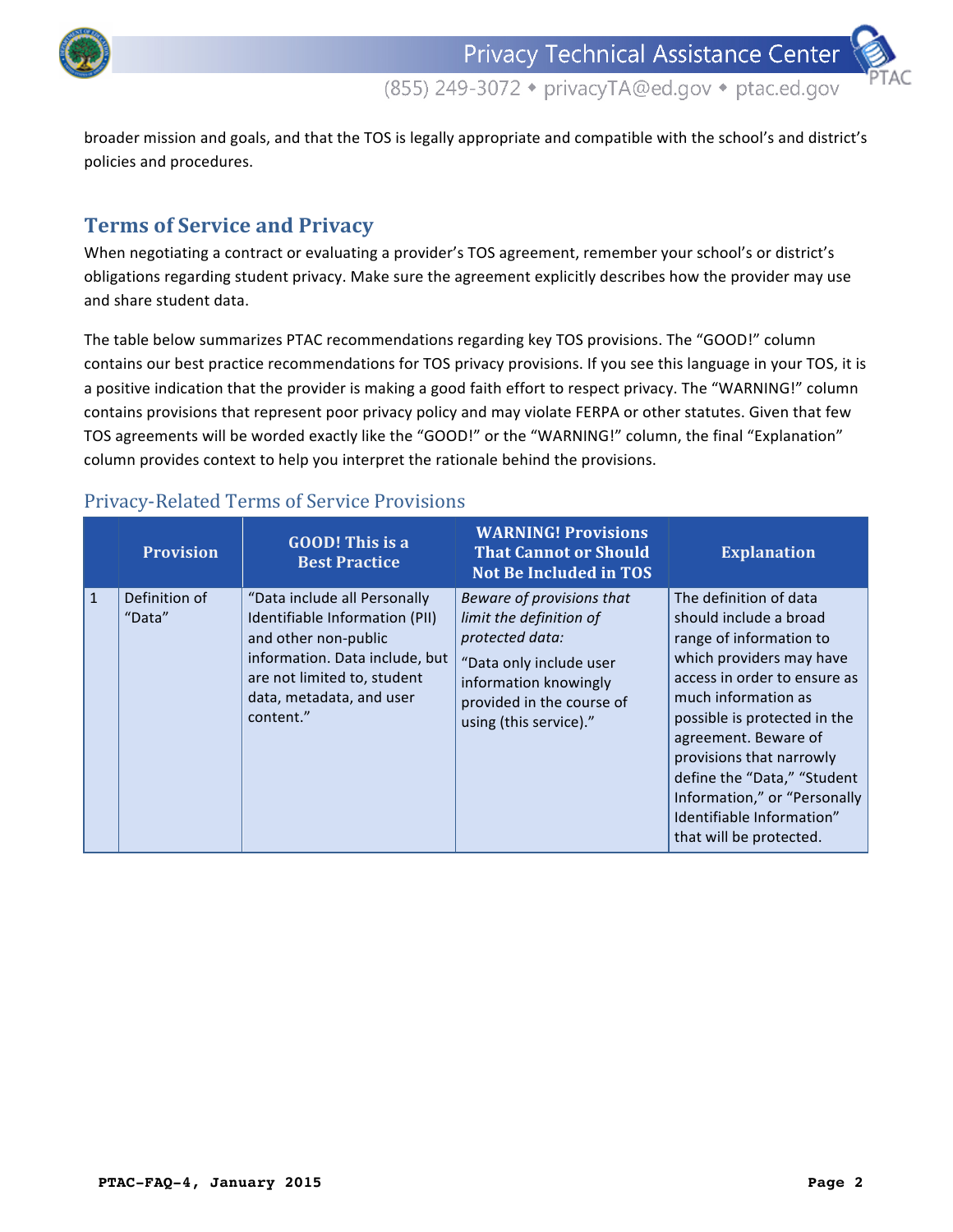

Privacy Technical Assistance Center



|                | <b>Provision</b>          | <b>GOOD!</b> This is a<br><b>Best Practice</b>                                                                                                                                                                                                                                                                                                                                                                                                                                                                                                                            | <b>WARNING! Provisions</b><br><b>That Cannot or Should</b><br><b>Not Be Included in TOS</b>                                                                                                                                                                                                                                                                                                               | <b>Explanation</b>                                                                                                                                                                                                                                                                                                                                                                                                                                                                                                                                                                                                                                                                                                                                                                                                                                                           |
|----------------|---------------------------|---------------------------------------------------------------------------------------------------------------------------------------------------------------------------------------------------------------------------------------------------------------------------------------------------------------------------------------------------------------------------------------------------------------------------------------------------------------------------------------------------------------------------------------------------------------------------|-----------------------------------------------------------------------------------------------------------------------------------------------------------------------------------------------------------------------------------------------------------------------------------------------------------------------------------------------------------------------------------------------------------|------------------------------------------------------------------------------------------------------------------------------------------------------------------------------------------------------------------------------------------------------------------------------------------------------------------------------------------------------------------------------------------------------------------------------------------------------------------------------------------------------------------------------------------------------------------------------------------------------------------------------------------------------------------------------------------------------------------------------------------------------------------------------------------------------------------------------------------------------------------------------|
| $\overline{2}$ | Data<br>De-Identification | "Provider may use de-<br>identified Data for product<br>development, research, or<br>other purposes. De-identified<br>Data will have all direct and<br>indirect personal identifiers<br>removed. This includes, but is<br>not limited to, name, ID<br>numbers, date of birth,<br>demographic information,<br>location information, and<br>school ID. Furthermore,<br>Provider agrees not to<br>attempt to re-identify de-<br>identified Data and not to<br>transfer de-identified Data to<br>any party unless that party<br>agrees not to attempt re-<br>identification." | Beware of provisions that<br>define de-identification<br>narrowly (as only the removal<br>of direct identifiers, such as<br>names and ID numbers) or<br>lack a commitment from<br>Providers to not re-identify<br>the Data:<br>"Provider may use de-<br>identified Data for product<br>development, research, or<br>other purposes. De-identified<br>Data will have all names and<br>ID numbers removed." | There is nothing wrong with<br>a provider using de-<br>identified data for other<br>purposes; privacy statutes,<br>after all, govern PII, not de-<br>identified data. But because<br>it can be difficult to fully de-<br>identify data, as a best<br>practice, the agreement<br>should prohibit re-<br>identification and any<br>future data transfers unless<br>the transferee also agrees<br>not to attempt re-<br>identification.<br>It is also a best practice to<br>be specific about the de-<br>identification process. De-<br>identification typically<br>requires more than just<br>removing any obvious<br>individual identifiers, as<br>other demographic or<br>contextual information can<br>often be used to re-identify<br>specific individuals.<br>Retaining location and<br>school information can also<br>greatly increase the risk of<br>re-identification. |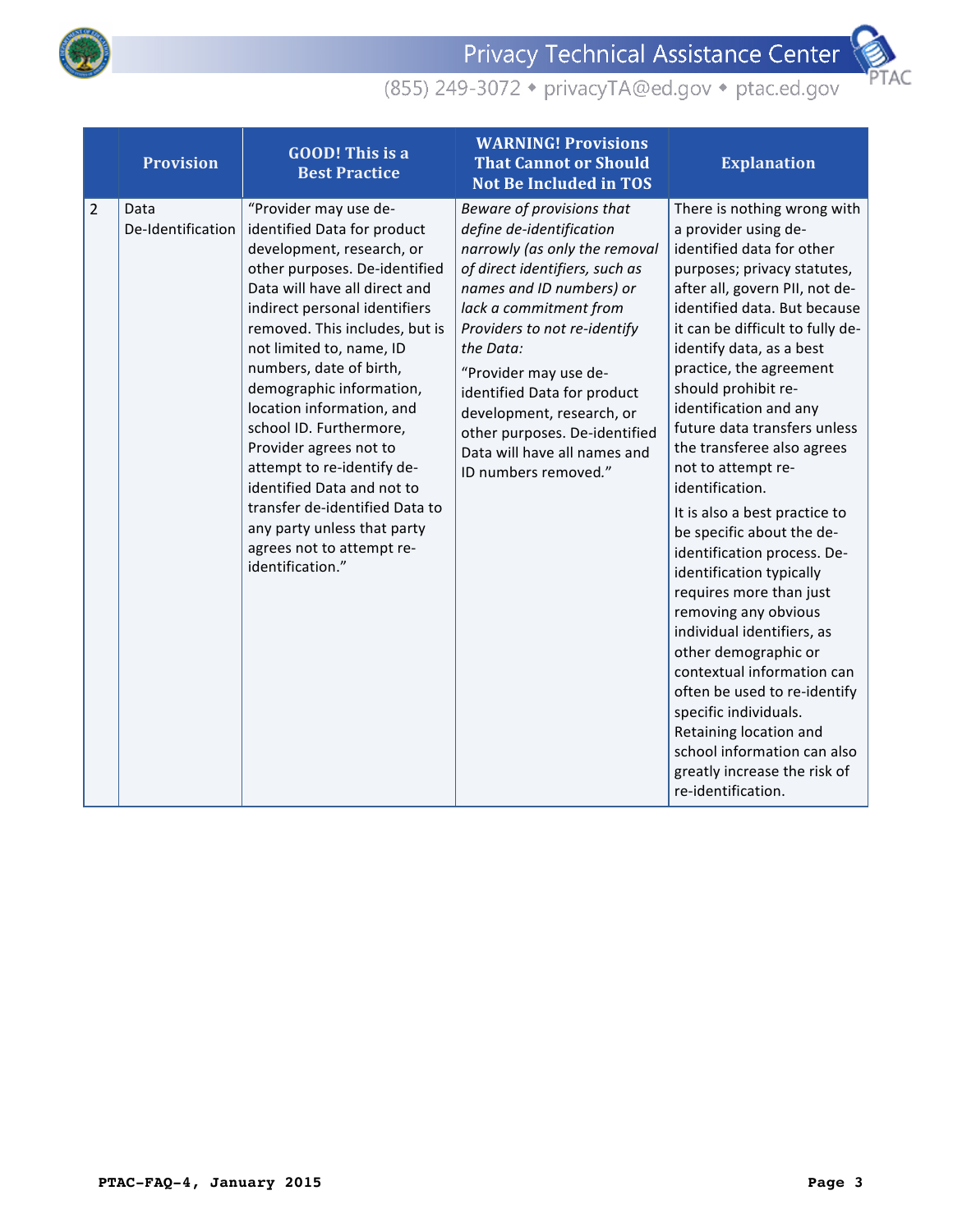



|                | <b>Provision</b>                           | <b>GOOD!</b> This is a<br><b>Best Practice</b>                                                                                                                                                                                                                                                                                                                                                                                                                                                                         | <b>WARNING! Provisions</b><br><b>That Cannot or Should</b><br><b>Not Be Included in TOS</b>                                                                                                                              | <b>Explanation</b>                                                                                                                                                                                                                                                                                                     |
|----------------|--------------------------------------------|------------------------------------------------------------------------------------------------------------------------------------------------------------------------------------------------------------------------------------------------------------------------------------------------------------------------------------------------------------------------------------------------------------------------------------------------------------------------------------------------------------------------|--------------------------------------------------------------------------------------------------------------------------------------------------------------------------------------------------------------------------|------------------------------------------------------------------------------------------------------------------------------------------------------------------------------------------------------------------------------------------------------------------------------------------------------------------------|
| 3              | Marketing and<br>Advertising               | "Provider will not use any<br>Data to advertise or market to<br>students or their parents.<br>Advertising or marketing may<br>be directed to the<br>[School/District] only if<br>student information is<br>properly de-identified."<br><b>Or</b><br>"Data may not be used for<br>any purpose other than the<br>specific purpose(s) outlined in<br>this Agreement."<br>(If this provision is present,<br>check to make certain there is<br>nothing else in the agreement<br>that would allow<br>marketing/advertising). | "Provider may use Data to<br>market or advertise to<br>students or their parents."                                                                                                                                       | The TOS should be clear<br>that data and/or metadata<br>may not be used to create<br>user profiles for the<br>purposes of targeting<br>students or their parents<br>for advertising and<br>marketing, which could<br>violate privacy laws.                                                                             |
| $\overline{4}$ | Modification of<br><b>Terms of Service</b> | "Provider will not change how<br>Data are collected, used, or<br>shared under the terms of<br>this Agreement in any way<br>without advance notice to<br>and consent from the<br>[School/District]."                                                                                                                                                                                                                                                                                                                    | "Provider may modify the<br>terms of this Agreement at<br>any time without notice to or<br>consent from the<br>[School/District]."<br>Or<br>"Provider will only notify the<br>[School/District] of material<br>changes." | Schools/districts should<br>maintain control of the data<br>by preventing the provider<br>from changing its TOS<br>without the<br>school's/district's consent.<br>A provider that agrees to<br>give notice of TOS changes<br>is good; a provider that<br>agrees not to change the<br>TOS without consent is<br>better. |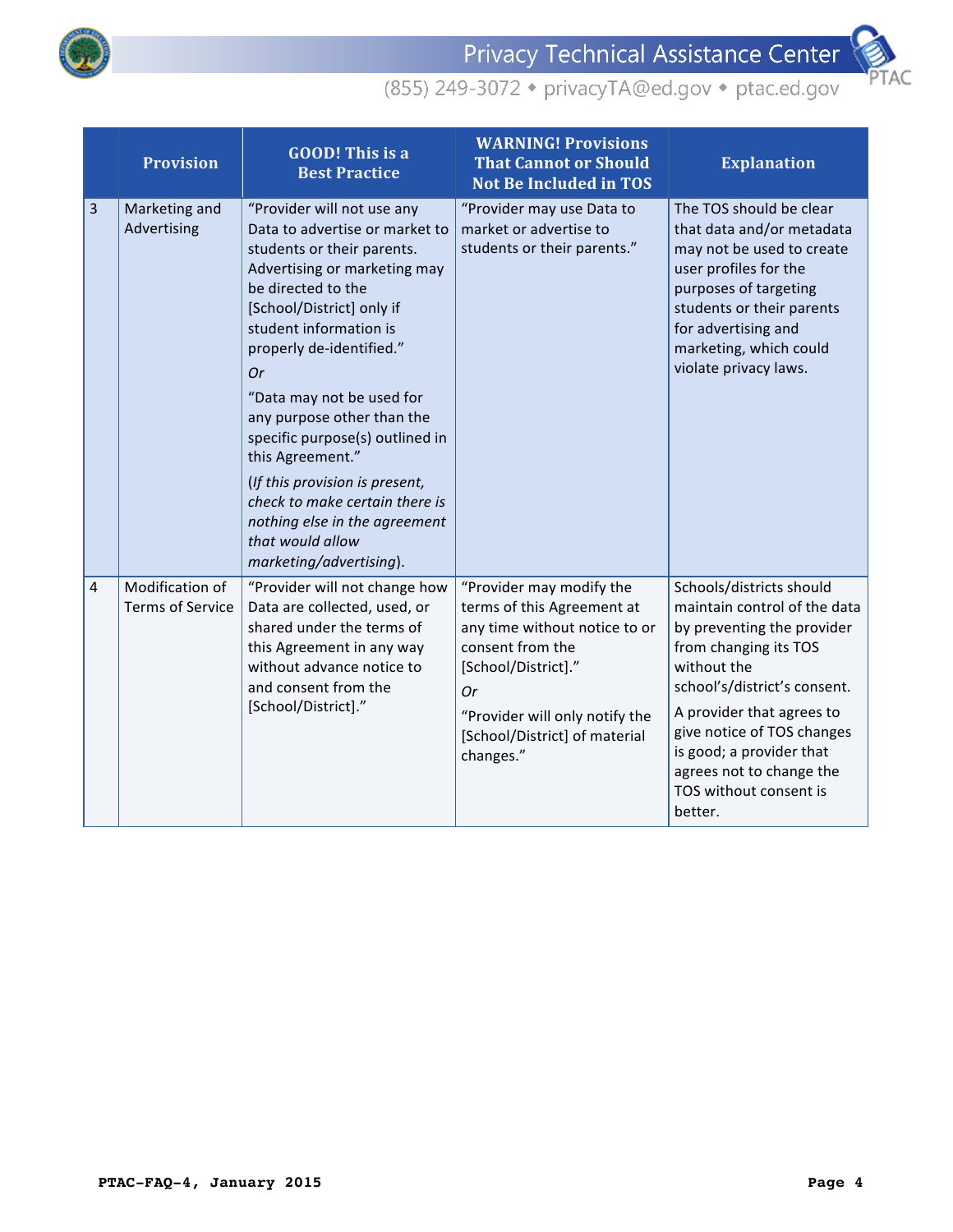



|                | <b>Provision</b> | <b>GOOD!</b> This is a<br><b>Best Practice</b>                                                                                                                                                                                                             | <b>WARNING! Provisions</b><br><b>That Cannot or Should</b><br><b>Not Be Included in TOS</b>                                                                                                                                                                                                                                                       | <b>Explanation</b>                                                                                                                                                                                                                                                                                                                                                                                                                                                   |
|----------------|------------------|------------------------------------------------------------------------------------------------------------------------------------------------------------------------------------------------------------------------------------------------------------|---------------------------------------------------------------------------------------------------------------------------------------------------------------------------------------------------------------------------------------------------------------------------------------------------------------------------------------------------|----------------------------------------------------------------------------------------------------------------------------------------------------------------------------------------------------------------------------------------------------------------------------------------------------------------------------------------------------------------------------------------------------------------------------------------------------------------------|
| 5              | Data Collection  | "Provider will only collect<br>Data necessary to fulfill its<br>duties as outlined in this<br>Agreement."                                                                                                                                                  | An absence of a data<br>collection restriction (see left)<br>could potentially allow<br>vendors to collect a wide<br>array of student information.<br>Also watch for:<br>"If user gains access through a<br>third-party website (such as a<br>social networking site),<br>personal information<br>associated with that site may<br>be collected." | If the agreement relates to<br>FERPA-protected data, a<br>provision like the one<br>represented in the "GOOD!"<br>column may be necessary.<br>Including a provision that<br>limits data collection to only<br>what is necessary to fulfill<br>the agreement is a best<br>practice.<br>Providers may view user<br>access to their services<br>through a third-party social<br>networking site as an<br>exception to established<br>rules limiting data<br>collection. |
| 6              | Data Use         | "Provider will use Data only<br>for the purpose of fulfilling its<br>duties and providing services<br>under this Agreement, and for<br>improving services under this<br>Agreement."                                                                        | Beware of any provision that<br>contains the phrase:<br>"without providing notice to<br>users."                                                                                                                                                                                                                                                   | Schools/districts should<br>restrict data use to only the<br>purposes outlined in the<br>agreement. This will help<br>schools/districts maintain<br>control over the use of<br>FERPA-protected student<br>information and ensure<br>appropriate data use.                                                                                                                                                                                                            |
| $\overline{7}$ | Data Mining      | "Provider is prohibited from<br>mining Data for any purposes<br>other than those agreed to by<br>the parties. Data mining or<br>scanning of user content for<br>the purpose of advertising or<br>marketing to students or their<br>parents is prohibited." | "Provider can mine or scan<br>Data and user content for the<br>purpose of advertising or<br>marketing to students or their<br>parents."                                                                                                                                                                                                           | While data mining or<br>scanning may sometimes be<br>a necessary component of<br>online services (e.g., for<br>malware/spam detection or<br>personalization tools),<br>schools/districts should<br>prohibit any mining or<br>scanning for targeted<br>advertising directed to<br>students or their parents.<br>Such provisions could lead<br>to a violation of FERPA or<br>the PPRA.                                                                                 |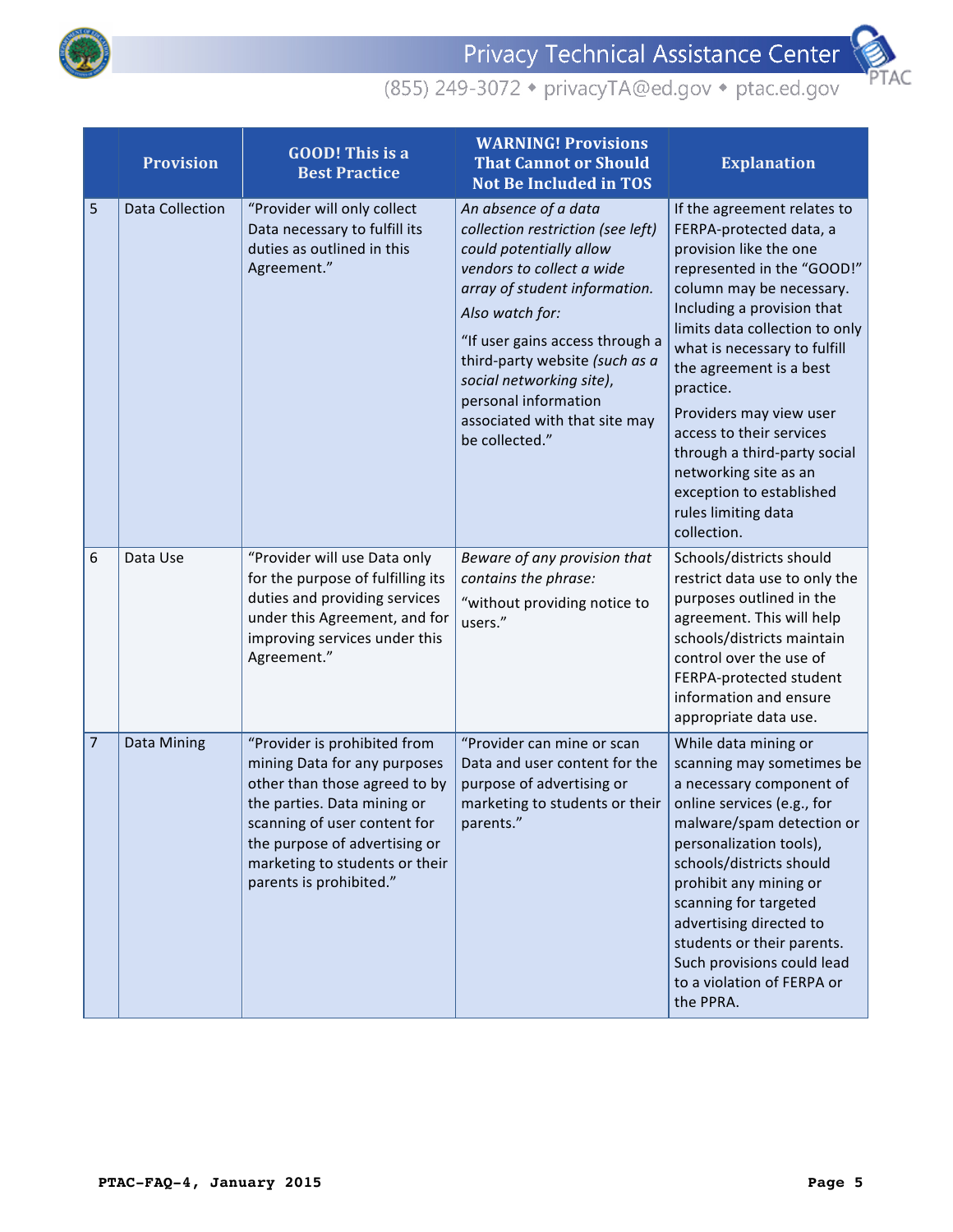



|   | <b>Provision</b>                | <b>GOOD!</b> This is a<br><b>Best Practice</b>                                                                                                                                                                                                                                                                                                                                                                                                                                                                 | <b>WARNING! Provisions</b><br><b>That Cannot or Should</b><br><b>Not Be Included in TOS</b>                                                                                                                            | <b>Explanation</b>                                                                                                                                                                                                                                                                                                                                                                                                                                                                                                                     |
|---|---------------------------------|----------------------------------------------------------------------------------------------------------------------------------------------------------------------------------------------------------------------------------------------------------------------------------------------------------------------------------------------------------------------------------------------------------------------------------------------------------------------------------------------------------------|------------------------------------------------------------------------------------------------------------------------------------------------------------------------------------------------------------------------|----------------------------------------------------------------------------------------------------------------------------------------------------------------------------------------------------------------------------------------------------------------------------------------------------------------------------------------------------------------------------------------------------------------------------------------------------------------------------------------------------------------------------------------|
| 8 | Data Sharing                    | "Data cannot be shared with<br>any additional parties without<br>prior written consent of the<br>User except as required by<br>law."<br>Or<br>"The [School/District]<br>understands that Provider will<br>rely on one or more<br>subcontractors to perform<br>services under this<br>Agreement. Provider agrees<br>to share the names of these<br>subcontractors with User<br>upon request. All<br>subcontractors and successor<br>entities of Provider will be<br>subject to the terms of this<br>Agreement." | "Provider may share<br>information with one or more<br>subcontractors without notice<br>to User."<br>Or<br>"Where feasible, Provider will<br>require third-party vendors to<br>comply with these Terms of<br>Service." | While it is perfectly<br>acceptable for providers to<br>use subcontractors,<br>schools/districts should be<br>made aware of these<br>arrangements and<br>subcontractors should be<br>bound by the limitations in<br>the TOS.                                                                                                                                                                                                                                                                                                           |
| 9 | Data Transfer or<br>Destruction | "Provider will ensure that all<br>Data in its possession and in<br>the possession of any<br>subcontractors, or agents to<br>which the Provider may have<br>transferred Data, are<br>destroyed or transferred to<br>the [School/District] under<br>the direction of the<br>[School/District] when the<br>Data are no longer needed for<br>their specified purpose, at the<br>request of the<br>[School/District]."                                                                                              | Beware of any provision that<br>contains:<br>"maintain(s) the right to use<br>Data or user content."                                                                                                                   | While FERPA does not<br>specify that education<br>records shared under some<br>of its exceptions must be<br>returned or destroyed at<br>the end of the contract, it is<br>a best practice to require<br>this. Data return or<br>destruction helps limit the<br>amount of personal<br>information available to<br>third parties and prevent<br>improper disclosure. This<br>provision also helps<br>schools/districts maintain<br>control over the<br>appropriate use and<br>maintenance of FERPA-<br>protected student<br>information. |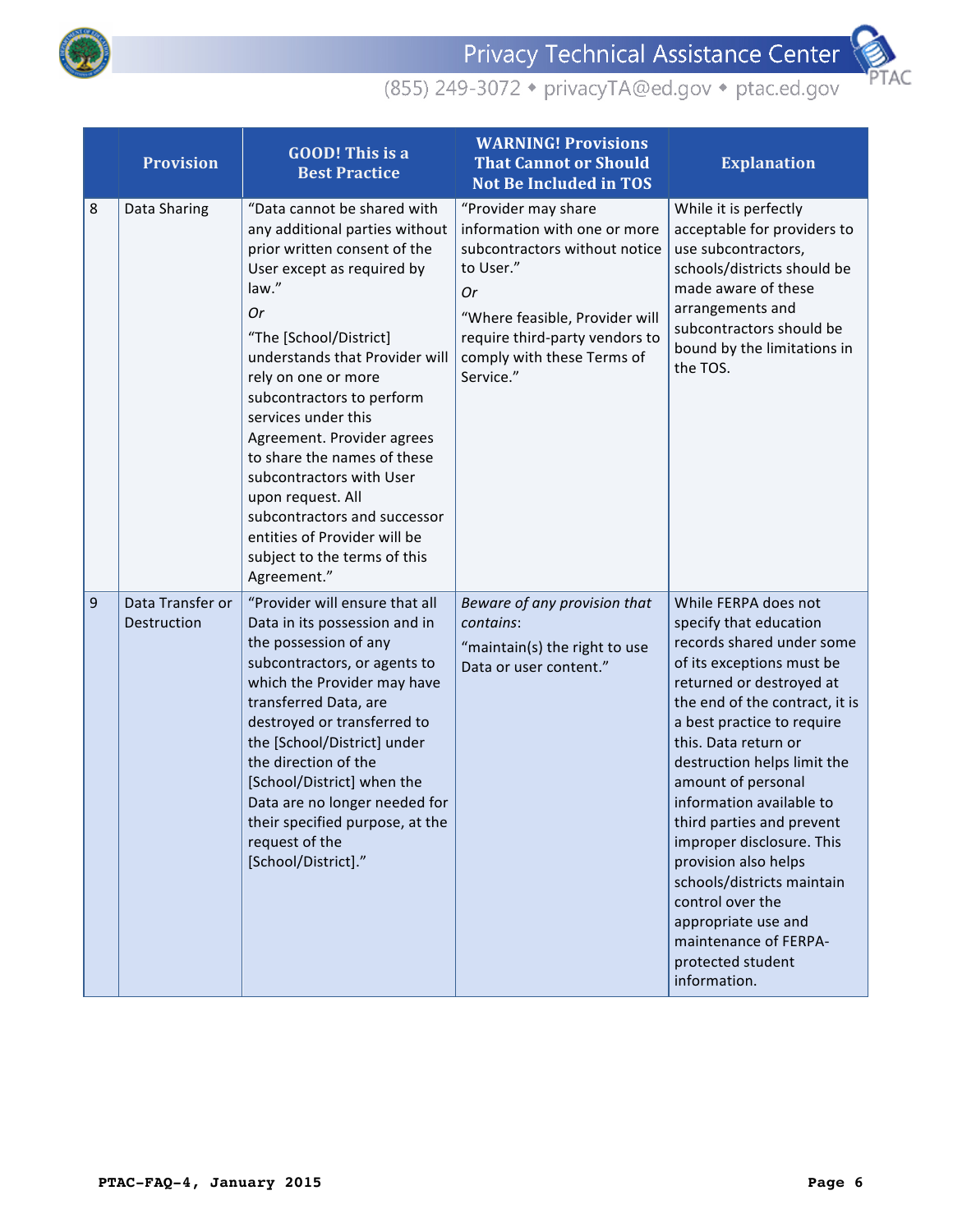



|    | <b>Provision</b>                        | <b>GOOD!</b> This is a<br><b>Best Practice</b>                                                                                                                                                                                                                                                                                                                                                                                                                                                                                                 | <b>WARNING! Provisions</b><br><b>That Cannot or Should</b><br><b>Not Be Included in TOS</b>                                                                      | <b>Explanation</b>                                                                                                                                                                                                                                                                                                                                                             |
|----|-----------------------------------------|------------------------------------------------------------------------------------------------------------------------------------------------------------------------------------------------------------------------------------------------------------------------------------------------------------------------------------------------------------------------------------------------------------------------------------------------------------------------------------------------------------------------------------------------|------------------------------------------------------------------------------------------------------------------------------------------------------------------|--------------------------------------------------------------------------------------------------------------------------------------------------------------------------------------------------------------------------------------------------------------------------------------------------------------------------------------------------------------------------------|
| 10 | Rights and<br>License in and to<br>Data | "Parties agree that all rights,<br>including all intellectual<br>property rights, shall remain<br>the exclusive property of the<br>[School/District], and Provider<br>has a limited, nonexclusive<br>license solely for the purpose<br>of performing its obligations<br>as outlined in the Agreement.<br>This Agreement does not give<br>Provider any rights, implied or<br>otherwise, to Data, content,<br>or intellectual property,<br>except as expressly stated in<br>the Agreement. This includes<br>the right to sell or trade<br>Data." | "Providing Data or user<br>content grants Provider an<br>irrevocable right to license,<br>distribute, transmit, or<br>publicly display Data or user<br>content." | Maintaining ownership of<br>data to which the provider<br>may have access allows<br>schools/districts to retain<br>control over the use and<br>maintenance of FERPA-<br>protected student<br>information. The "GOOD!"<br>provision will also protect<br>against a provider selling<br>information.                                                                             |
| 11 | <b>Access</b>                           | "Any Data held by Provider<br>will be made available to the<br>[School/District] upon request<br>by the [School/District]."                                                                                                                                                                                                                                                                                                                                                                                                                    | Beware of any provision that<br>would limit the school's or<br>district's access to the Data<br>held by Provider.                                                | <b>FERPA requires</b><br>schools/districts to make<br>education records<br>accessible to parents. A<br>good contract will<br>acknowledge the need to<br>share student information<br>with the school upon<br>request in order to satisfy<br>FERPA's parental access<br>requirements. As a best<br>practice, parental access to<br>their children's data should<br>be seamless. |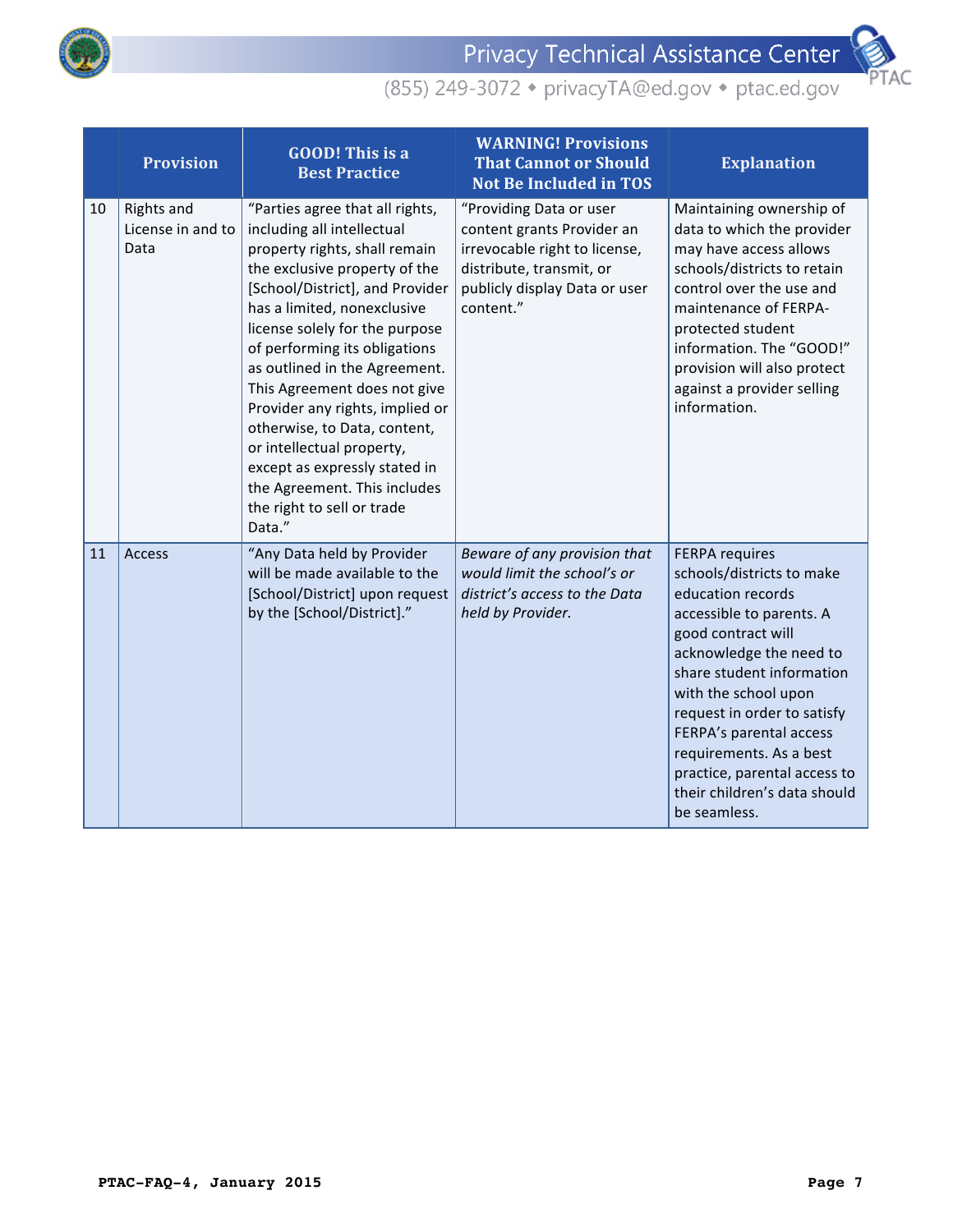

Privacy Technical Assistance Center



|    | <b>Provision</b>     | <b>GOOD!</b> This is a<br><b>Best Practice</b>                                                                                                                                                                                                                                                                                                                                                                                                                                                                                                                                                                                                                                                                             | <b>WARNING! Provisions</b><br><b>That Cannot or Should</b><br><b>Not Be Included in TOS</b>                                                                                                                 | <b>Explanation</b>                                                                                                            |
|----|----------------------|----------------------------------------------------------------------------------------------------------------------------------------------------------------------------------------------------------------------------------------------------------------------------------------------------------------------------------------------------------------------------------------------------------------------------------------------------------------------------------------------------------------------------------------------------------------------------------------------------------------------------------------------------------------------------------------------------------------------------|-------------------------------------------------------------------------------------------------------------------------------------------------------------------------------------------------------------|-------------------------------------------------------------------------------------------------------------------------------|
| 12 | Security<br>Controls | "Provider will store and<br>process Data in accordance<br>with industry best practices.<br>This includes appropriate<br>administrative, physical, and<br>technical safeguards to secure<br>Data from unauthorized<br>access, disclosure, and use.<br>Provider will conduct periodic<br>risk assessments and<br>remediate any identified<br>security vulnerabilities in a<br>timely manner. Provider will<br>also have a written incident<br>response plan, to include<br>prompt notification of the<br>[School/District] in the event<br>of a security or privacy<br>incident, as well as best<br>practices for responding to a<br>breach of PII. Provider agrees<br>to share its incident response<br>plan upon request." | The lack of a security controls<br>provision, or inclusion of a<br>provision that sets a lower<br>standard for Provider's<br>security of Data, would be a<br>bad practice and potentially<br>violate FERPA. | Failure to provide adequate<br>security to students' PII is<br>not a best practice and<br>could lead to a FERPA<br>violation. |